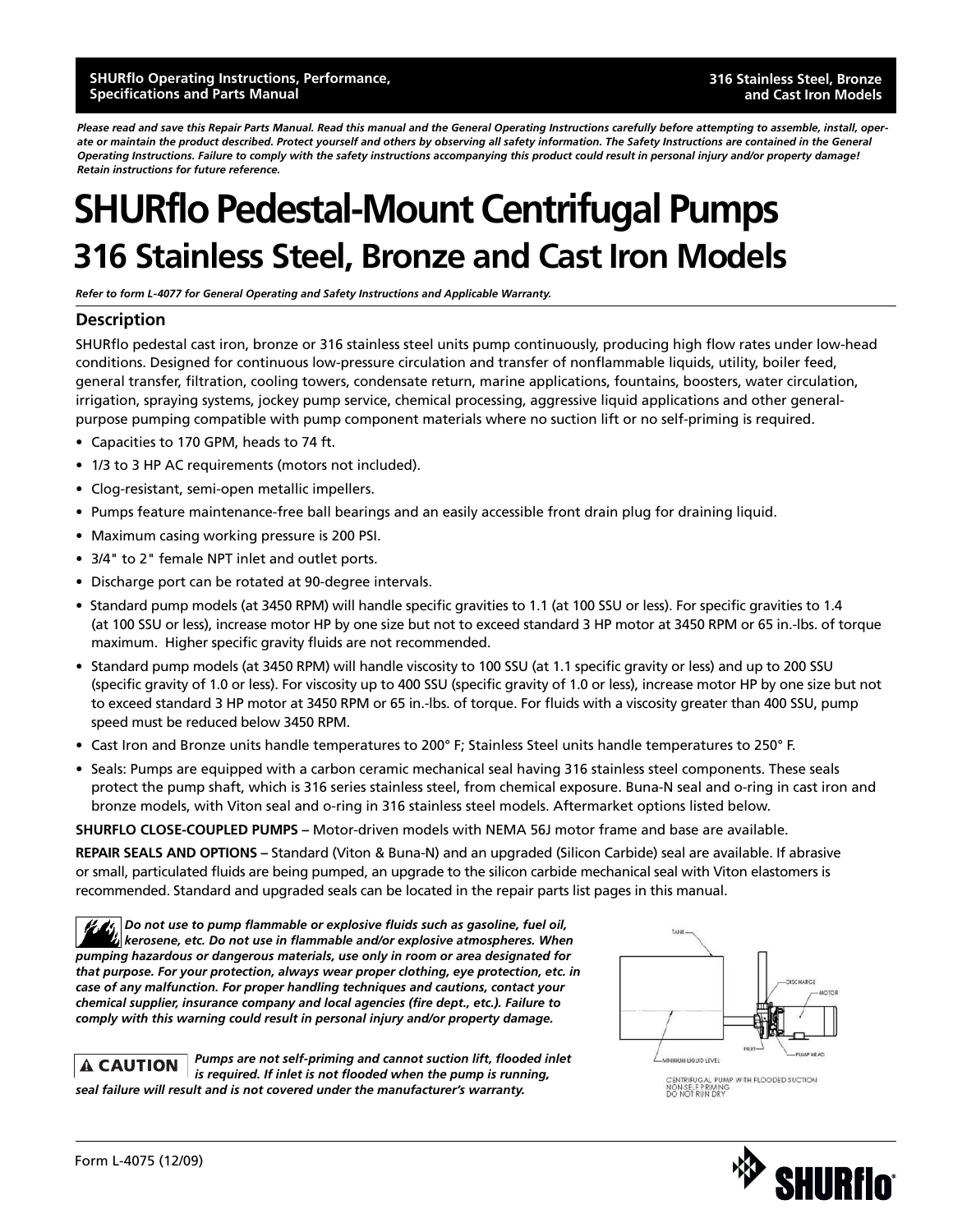### **Model Ordering Codes and Options**





**Example Model: COPSV4** (will require 1 HP ODP motor with >1.15 Service Factor\*) (motor not supplied with pedestal pump)

|                                          | (1)<br>CO                              | (2)<br>P                                                                                              | (3)<br>(4)<br>S<br>v                                                                                                                                        | (5)<br>4 | (6)                                                                                                                                                                                                                                                                        | (7)                                                                                                                             |                                                                                                               |
|------------------------------------------|----------------------------------------|-------------------------------------------------------------------------------------------------------|-------------------------------------------------------------------------------------------------------------------------------------------------------------|----------|----------------------------------------------------------------------------------------------------------------------------------------------------------------------------------------------------------------------------------------------------------------------------|---------------------------------------------------------------------------------------------------------------------------------|---------------------------------------------------------------------------------------------------------------|
|                                          |                                        |                                                                                                       |                                                                                                                                                             |          |                                                                                                                                                                                                                                                                            |                                                                                                                                 |                                                                                                               |
| 1st                                      | 2nd                                    | 3rd                                                                                                   | 4th                                                                                                                                                         |          | 5th                                                                                                                                                                                                                                                                        | 6th                                                                                                                             | 7th                                                                                                           |
| <b>Series</b>                            | <b>Mounting</b>                        | <b>Material</b>                                                                                       | Seal**<br>(Mech)                                                                                                                                            |          | Impeller Sz.<br>(NPT Ports)                                                                                                                                                                                                                                                | <b>HP</b>                                                                                                                       | <b>Motor-Mounted Only</b><br><b>AC Type</b>                                                                   |
| CO: Centrifugal<br>Semi-Open<br>Impeller | M: Motor<br>(with Base)<br>P: Pedestal | S: 316 SS Body<br>and Impeller<br>B: Bronze Body<br>and Impeller<br>C: Cast Iron Body<br>and Impeller | B: Buna-N<br>(Stainless Steel Case)<br>C: Viton<br>(Stainless Steel Case)<br>(Silicon Carbide Seal<br>and Seat Faces)<br>V: Viton<br>(Stainless Steel Case) |          | $1(3/4 - 1)$<br>$2(1 - 1\frac{1}{4})$<br>$3(1 - 1\frac{1}{4})$<br>$4(1\frac{1}{4}-1\frac{1}{2})$<br>$5(1\frac{1}{4}-1\frac{1}{2})$<br>$6(1\frac{1}{4}-1\frac{1}{2})$<br>$7(1\frac{1}{2} - 2))$<br>To identify<br>your impeller<br>size, see chart<br>in owner's<br>manual. | 1:1/3<br>2:1/2<br>3:3/4<br>4:1<br>$5:1\%$<br>6:2<br>7:3<br>X: 56J<br>Frame<br>Motor<br>"wet-<br>end kit"<br>Example:<br>COMSV1X | Blank: no code<br>single phase<br>ODP motor<br>3: 3 phase ODP<br>motor<br>T: 1 phase TEFC<br>3T: 3 phase TEFC |



**NOTE:** Not all order code combinations (configurations) are standard models available from the manufacturer. Custom model configurations may require ordering standard components and/or optional parts that will need to be assembled by the customer.

Manufacturer reserves the right to change model order codes, standard models, specifications and performance without notification.

- (\*) ODP motors have > 1.15 service factors. Due to service factor, it is recommended TEFC motors are oversized by one HP increment. Pedestal Pumps are not supplied with a motor.
- (\*\*) Unless otherwise noted, seal faces are carbon on ceramic.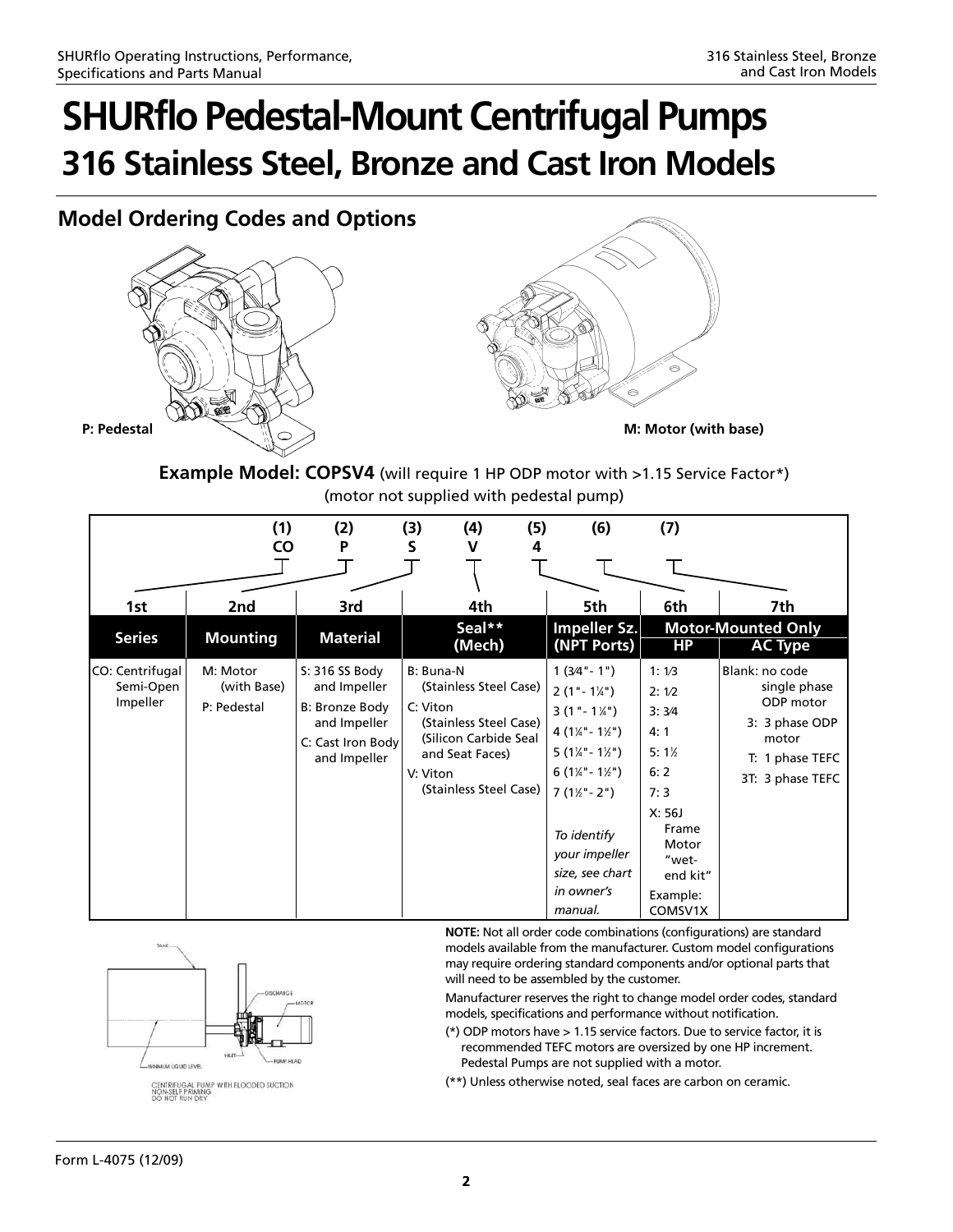#### **Performance – Standard Models** (Water at 70°)

| 316 SS             | <b>Bronze</b> | <b>Cast Iron</b> | 3450 RPM Pump Driven Speed<br><b>GPM of water at Total Head in Feet*</b> |                            |     |     |     |                                            |                          |                          |    | Max.                     |      |
|--------------------|---------------|------------------|--------------------------------------------------------------------------|----------------------------|-----|-----|-----|--------------------------------------------|--------------------------|--------------------------|----|--------------------------|------|
| <b>Models</b>      | <b>Models</b> | <b>Models</b>    | $HP**$                                                                   | 10                         | 15  | 20  | 30  | 40                                         | 50                       | 60                       | 70 | 80                       | Head |
| COPSV1             | COPBB1        | COPCB1           | 1/3                                                                      | 41                         | 37  | 34  | 25  | 10                                         |                          |                          |    |                          | 44   |
| COPSV3             | COPBB3        | COPCB3           | 3/4                                                                      | 72                         | 68  | 63  | 53  | 41                                         | 22                       |                          |    | $\overline{\phantom{a}}$ | 55   |
| COPSV5             | COPBB5        | COPCB5           | $1\frac{1}{2}$                                                           | 115                        | 110 | 104 | 94  | 81                                         | 64                       | 40                       |    |                          | 67   |
| COPSV7             | COPBB7        | COPCB7           | 3                                                                        | 168                        | 164 | 155 | 148 | 137                                        | 124                      | 110                      | 80 | 40                       | 83   |
|                    |               |                  |                                                                          | 2850 RPM Pump Driven Speed |     |     |     |                                            |                          |                          |    |                          |      |
| 316 SS             | <b>Bronze</b> | <b>Cast Iron</b> |                                                                          |                            |     |     |     | <b>GPM of water at Total Head in Feet*</b> |                          |                          |    |                          | Max. |
| <b>Models</b>      | <b>Models</b> | <b>Models</b>    | $HP**$                                                                   | 7                          | 10  | 14  | 20  | 27                                         | 34                       | 41                       | 48 | 55                       | Head |
| COPSV1             | COPBB1        | COPCB1           | 1/4                                                                      | 34                         | 31  | 28  | 21  | 8                                          | $\overline{\phantom{a}}$ |                          |    | $\overline{\phantom{a}}$ | 30   |
| COPSV3             | COPBB3        | COPCB3           | 1/2                                                                      | 59                         | 56  | 52  | 44  | 34                                         | 18                       |                          |    | $\overline{\phantom{a}}$ | 38   |
| COPSV <sub>5</sub> | COPBB5        | COPCB5           |                                                                          | 95                         | 91  | 86  | 78  | 67                                         | 53                       | 33                       |    | $\overline{\phantom{a}}$ | 46   |
| COPSV7             | COPBB7        | COPCB7           | 2                                                                        | 139                        | 135 | 128 | 122 | 113                                        | 102                      | 91                       | 66 | 33                       | 57   |
|                    |               |                  |                                                                          |                            |     |     |     | 1725 RPM Pump Driven Speed                 |                          |                          |    |                          |      |
| 316 SS             | <b>Bronze</b> | <b>Cast Iron</b> |                                                                          |                            |     |     |     | <b>GPM of water at Total Head in Feet*</b> |                          |                          |    |                          | Max. |
| <b>Models</b>      | <b>Models</b> | <b>Models</b>    | $HP**$                                                                   | 3                          | 4   | 5   | 8   | 10                                         | 13                       | 15                       | 18 | 20                       | Head |
| COPSV1             | COPBB1        | COPCB1           | 1/4                                                                      | 21                         | 19  | 17  | 13  | 5                                          |                          |                          |    | $\overline{\phantom{a}}$ | 11   |
| COPSV3             | COPBB3        | COPCB3           | 1/3                                                                      | 36                         | 34  | 32  | 27  | 21                                         | 11                       | $\overline{\phantom{a}}$ |    | $\overline{\phantom{a}}$ | 14   |
| COPSV <sub>5</sub> | COPBB5        | COPCB5           | 1/2                                                                      | 58                         | 55  | 52  | 47  | 41                                         | 32                       | 20                       |    | $\overline{\phantom{a}}$ | 17   |
| COPSV7             | COPBB7        | COPCB7           | 3/4                                                                      | 84                         | 82  | 78  | 74  | 69                                         | 62                       | 55                       | 40 | 20                       | 21   |

SS = Stainless Steel

(\*) Test data taken with water at 70° F (to convert data to PSI, divide feet of head by 2.31).

Pump performance when pump is new. As pump wears, the performance will decrease.

(\*\*) AC HP required at specified RPM is HP rated to handle up to 100 SSU at full flow, with a maximum specific gravity of 1.1, or up to 200 SSU at 1.0 specific gravity or less.

**NOTES:** Max. Viscosity = For viscosity up to 400 SSU (at 1.0 specific gravity or less), increase motor HP by one size but not to exceed standard 3 HP motor at 3450 RPM or 65 in.-lbs. of torque. For fluids with a viscosity greater than 400 SSU, pump speed must be reduced below 3450 RPM. Max. Casing PSI = 200 Max. RPM = 3450

Max. Specific Gravity = up to 1.1 for standard models (at 100 SSU or less); HP must be increased by one size for specific gravities up to 1.4. Driver data is subject to change without notice; see label on driver for actual specifications.

Manufacturer reserves the right to change performance without notification.

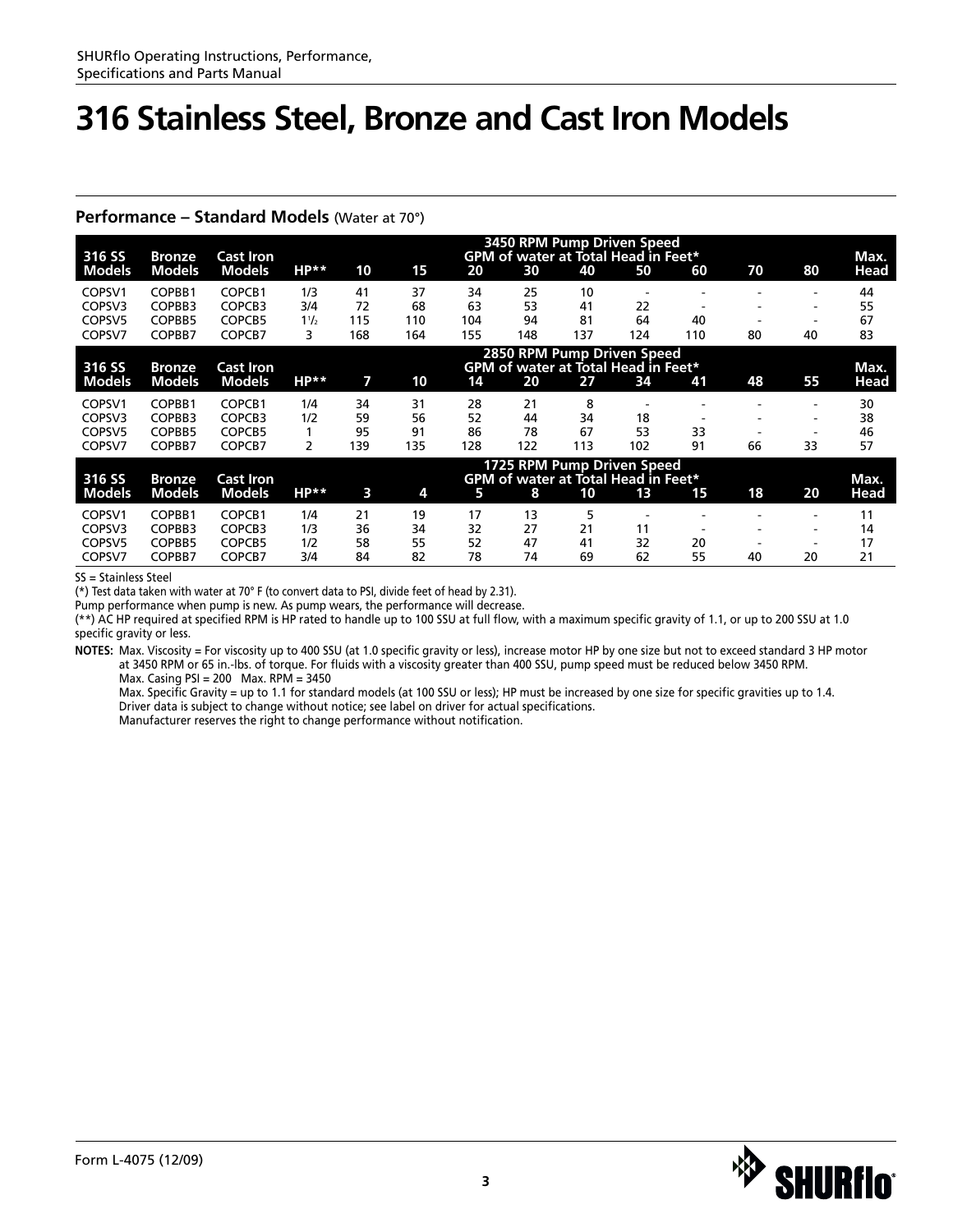### **Specifications – Standard Models**

| <b>DRIVER</b>                     |                      |                         | <b>PUMP CONSTRUCTION (Wet End)</b>  |              |                |                 |             |        |                    |  |
|-----------------------------------|----------------------|-------------------------|-------------------------------------|--------------|----------------|-----------------|-------------|--------|--------------------|--|
| <b>Model</b>                      | <b>Shaft</b><br>Dia. | <b>Pedestal</b><br>Base | <b>Port Size</b><br><b>FNPT</b>     | <b>Shaft</b> | <b>Housing</b> | <b>Impeller</b> | <b>Body</b> | Seals* | Ship Wt.<br>(lbs.) |  |
| <b>316 Stainless Steel Models</b> |                      |                         |                                     |              |                |                 |             |        |                    |  |
| COPSV1                            | 5/8"                 | 316 SS                  | $1" \times 3/4"$                    | 316 SS       | 316 SS         | 316 SS          | 316 SS      | Viton  | 12                 |  |
| COPSV3                            | 5/8"                 | 316 SS                  | $1\frac{1}{4}$ "x 1"                | 316 SS       | 316 SS         | 316 SS          | 316 SS      | Viton  | 13                 |  |
| COPSV <sub>5</sub>                | 5/8"                 | 316 SS                  | $1\frac{1}{8}$ " x $1\frac{1}{4}$ " | 316 SS       | 316 SS         | 316 SS          | 316 SS      | Viton  | 17                 |  |
| COPSV7                            | 5/8"                 | 316 SS                  | $2" \times 1\frac{1}{2}$            | 316 SS       | 316 SS         | 316 SS          | 316 SS      | Viton  | 21                 |  |
| <b>Bronze Models</b>              |                      |                         |                                     |              |                |                 |             |        |                    |  |
| COPBB1                            | 5/8"                 | <b>BR</b>               | $1" \times 3/4"$                    | 316 SS       | <b>BR</b>      | <b>BR</b>       | <b>BR</b>   | Buna-N | 12                 |  |
| COPBB3                            | 5/8"                 | <b>BR</b>               | $1\frac{1}{4}$ " x 1"               | 316 SS       | <b>BR</b>      | <b>BR</b>       | <b>BR</b>   | Buna-N | 13                 |  |
| COPBB5                            | 5/8"                 | <b>BR</b>               | $1\frac{1}{4}$ " x $1\frac{1}{4}$ " | 316 SS       | <b>BR</b>      | <b>BR</b>       | <b>BR</b>   | Buna-N | 17                 |  |
| COPBB7                            | 5/8"                 | <b>BR</b>               | $2" \times 1\frac{1}{2}$            | 316 SS       | <b>BR</b>      | <b>BR</b>       | <b>BR</b>   | Buna-N | 21                 |  |
| <b>Cast Iron Models</b>           |                      |                         |                                     |              |                |                 |             |        |                    |  |
| COPCB1                            | 5/8"                 | Cl                      | $1" \times 3/4"$                    | 316 SS       | CI             | CI              | CI          | Buna-N | 12                 |  |
| COPCB3                            | 5/8"                 | Cl                      | $1\frac{1}{4}$ " x 1"               | 316 SS       | CI             | CI              | CI          | Buna-N | 13                 |  |
| COPCB5                            | 5/8"                 | Cl                      | $1\frac{1}{2}$ " x $1\frac{1}{4}$ " | 316 SS       | <b>CI</b>      | CI              | CI          | Buna-N | 17                 |  |
| COPCB7                            | 5/8"                 | Cl                      | $2" \times 1\frac{1}{2}$            | 316 SS       | CI             | Cl              | Cl          | Buna-N | 21                 |  |

 $SS = Stainless Steel$   $BR = Bronze$   $Cl = Cast$  Iron

(\*) Viton shaft seals also contain 316 stainless steel, ceramic and carbon components.

Buna-N shaft seals also contain 18-8 stainless steel, ceramic and carbon components.

**NOTE:** Manufacturer reserves the right to change specifications without notification.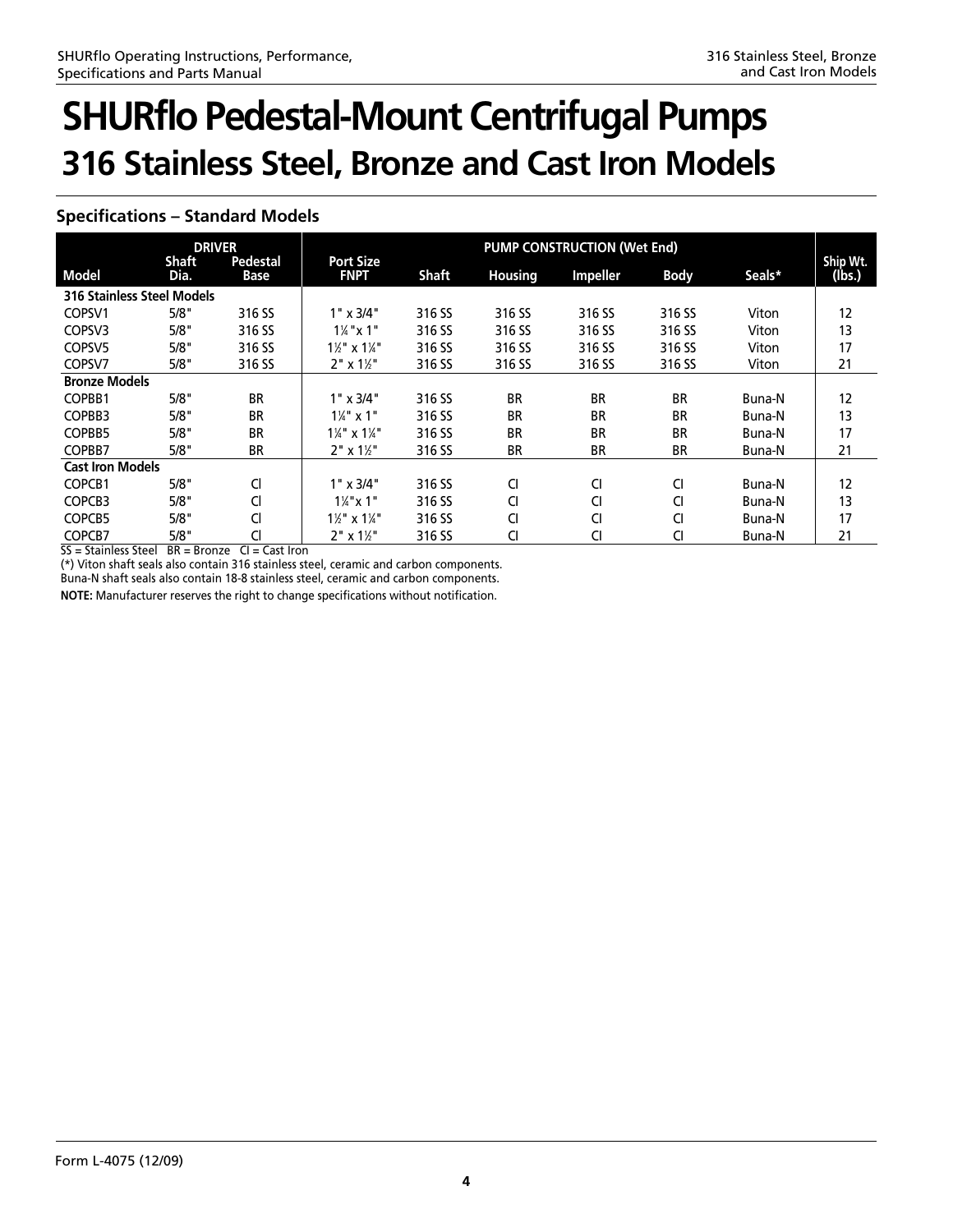### **Dimensions (inches)**





**Figure 1**

### **Specifications**

| Model              | Inlet*           | Outlet*          | <b>CP</b> | AB.  | D   | DD    | Е | н    |       | X     |        | Z     | ZZ    |
|--------------------|------------------|------------------|-----------|------|-----|-------|---|------|-------|-------|--------|-------|-------|
| COPSV1             | 1 "              | $\frac{3}{4}$ "  | 6.66      | 2.84 | 3.5 | 2.843 | 3 | .406 | 3     | 1.875 | 437. ا | 1.875 | 2.656 |
| COPSV3             | $1\frac{1}{4}$ " | 1"               | 6.63      | 3.31 | 3.5 | 3.312 | 3 | .406 | 3.125 | 2.375 | 1.375  | 2.093 | 2.968 |
| COPSV <sub>5</sub> | $1\frac{1}{2}$   | $1\frac{1}{4}$   | 6.78      | 3.44 | 3.5 | 3.437 | 3 | .406 | 3.687 | 2.5   | 1.406  | 2.031 | 3.062 |
| COPSV7             | 2"               | $1\frac{1}{2}$ " | 7.72      | 3.56 | 3.5 | 3.562 | 3 | .406 | 4.187 | 3.5   | 1.593  | 2.875 | 4.25  |
| COPBB1             | 1"               | $\frac{3}{4}$ "  | 6.66      | 2.84 | 3.5 | 2.843 | 3 | .406 | 3     | 1.875 | 1.437  | 1.875 | 2.656 |
| COPBB3             | $1\frac{1}{4}$   | 1"               | 6.63      | 3.31 | 3.5 | 3.312 | 3 | .406 | 3.125 | 2.375 | 1.375  | 2.093 | 2.968 |
| COPBB5             | $1\frac{1}{2}$   | $1\frac{1}{4}$   | 6.78      | 3.44 | 3.5 | 3.437 | 3 | .406 | 3.687 | 2.5   | 1.406  | 2.031 | 3.062 |
| COPBB7             | 2"               | $1\frac{1}{2}$ " | 7.72      | 3.56 | 3.5 | 3.562 | 3 | .406 | 4.187 | 3.5   | 1.593  | 2.875 | 4.25  |
| COPCB1             | 1"               | $\frac{3}{4}$ "  | 6.66      | 2.84 | 3.5 | 2.843 | 3 | .406 | 3     | 1.875 | 1.437  | 1.875 | 2.656 |
| COPCB3             | $1\frac{1}{4}$   | 1"               | 6.63      | 3.31 | 3.5 | 3.312 | 3 | .406 | 3.125 | 2.375 | 1.375  | 2.093 | 2.968 |
| COPCB5             | $1\frac{1}{2}$ " | $1\frac{1}{4}$ " | 6.78      | 3.44 | 3.5 | 3.437 | 3 | .406 | 3.687 | 2.5   | 1.406  | 2.031 | 3.062 |
| COPCB7             | 2"               | $1\frac{1}{2}$ " | 7.72      | 3.56 | 3.5 | 3.562 | 3 | .406 | 4.187 | 3.5   | 1.593  | 2.875 | 4.25  |

(\*)Standard NPT (female) pipe thread.

**NOTE:** Dimensions have a tolerance of  $\pm$  1/8".

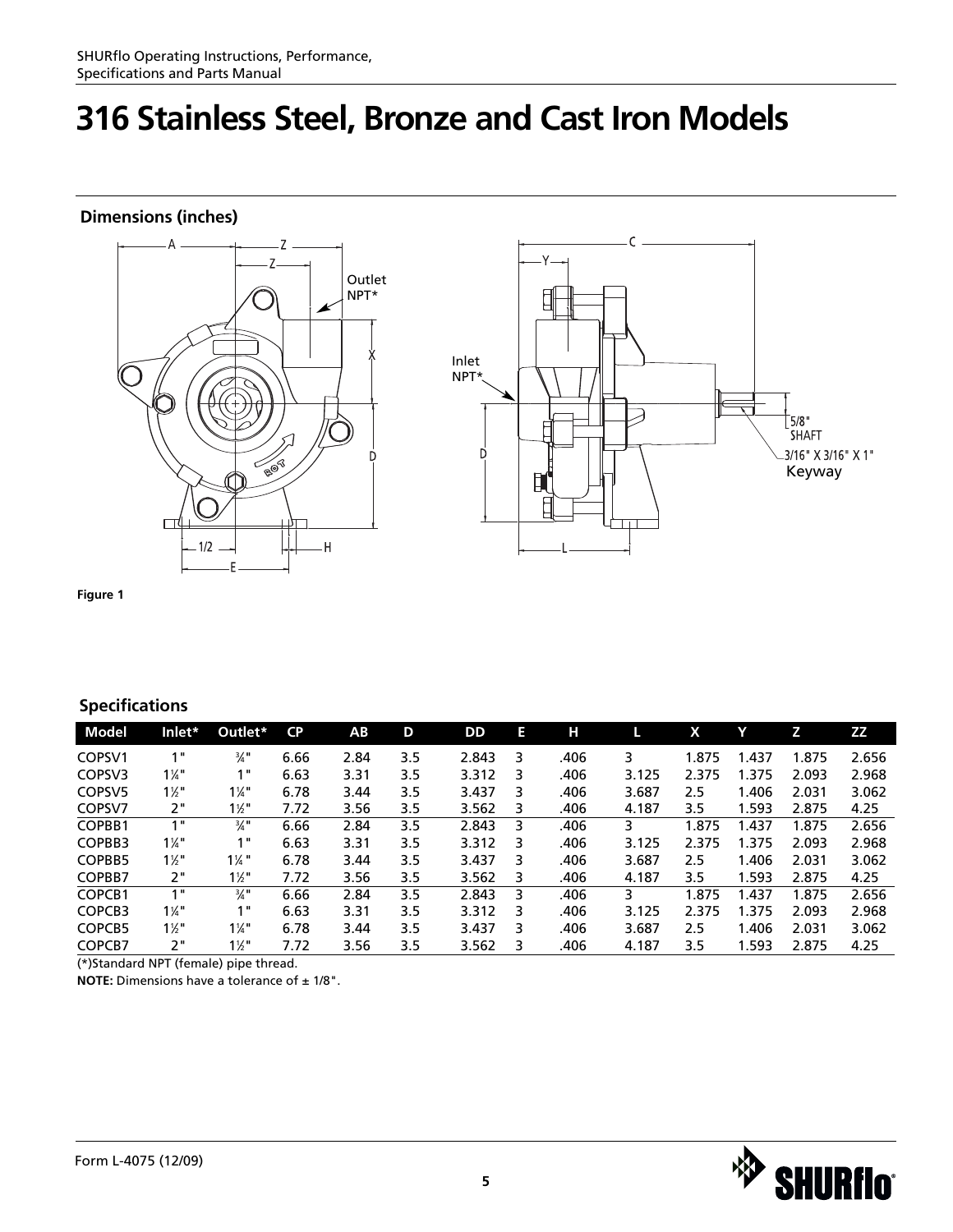#### **Installation Guidelines**

*Make certain*  **AWARNING** *that the unit is disconnected from the power source before attempting to service or remove any components! Do not exceed 3600 rpm operating speed.*

- 1. Pumps should not be directly driven by engines.
- 2. Never use a rigid coupling between a pump and its driver (electric motor, gas engine, etc.). Some degree of flexibility must be allowed to avoid excessive side loading of the drive and pump bearings.
- 3. Flexible couplings should be rated for the horsepower load and speed.
- 4. The pump and drive shaft must be properly aligned. Misalignment will cause unnecessary loads on the pump and driver bearings. Shims may be used to assist in flexible coupling of the pump to the motor.
- 5. Check the impeller for proper rotation. When viewing the pump inlet, the impeller should rotate counterclockwise. Test the motor or drive for correct rotation as indicated on the pump housing prior to placing the pump in service.

### **A DANGER**

*Safety shields are required and must be mounted and kept in place while power is*

### **Belt/Pulley Drive Installation**

- 1. For pulley driven pumps, a single 1/2" [12.7 mm] (A or 4L section) "V" belt is satisfactory for drive sizes and speed up to 1 HP, 3450 RPM. For larger sizes, double "V" belts are recommended.
- 2. Mount pulleys as close to the pump and motor engine shaft bearings as possible. Check alignment with a straight edge as shown in Figure 9. Make sure the belt is properly adjusted. Too much tension will cause bearing failure and too little tension will result in belt slippage (See Figure 9). Check with the belt and pulley suppliers for specific information and recommendations.
- 3. To calculate the proper diameter of the pump pulley, multiply the motor/ engine RPM by the diameter of the motor/engine pulley and divide that figure by the desired pump speed.

Pump Pulley = Motor RPM x Motor Pulley Size<br>Size Desired Pump Speed Desired Pump Speed

4. A safety shield (belt shield) must be installed over the pump and motor shafts, pulleys and belt.

**NOTE:** Refer to pump performance charts to determine the desired speed to obtain the desired maximum flow.

#### **Direct Drive – Flexible Coupling Installation**

- 1. Slide the flexible coupling ends onto the motor/engine and pump shafts as far as possible (see Figure 10).
- 2. Secure but do not tighten the engine/motor and pump to the selected base or location.
- 3. Laser alignment of the pump shaft and the engine/motor shaft is recommended. If this is not possible, determine the parallel misalignment of the pump shaft and engine/motor shaft by placing a straight edge across the shaft and measuring the maximum offset around the periphery of the shafts. Make the necessary corrections to keep the shafts within the parallel misalignment limits (0.015").
- 4. When aligned, slide the flexible coupling ends over the flexible coupling center; then secure the flexible coupling ends to the motor/engine and pump shafts (see Figure 10).
- 5. Tighten the fasteners securing the pump and engine/motor in the desired location.
- 6. A safety shield (coupling guard) must be installed over the pump and motor shafts and coupling.



Form L-4075 (12/09)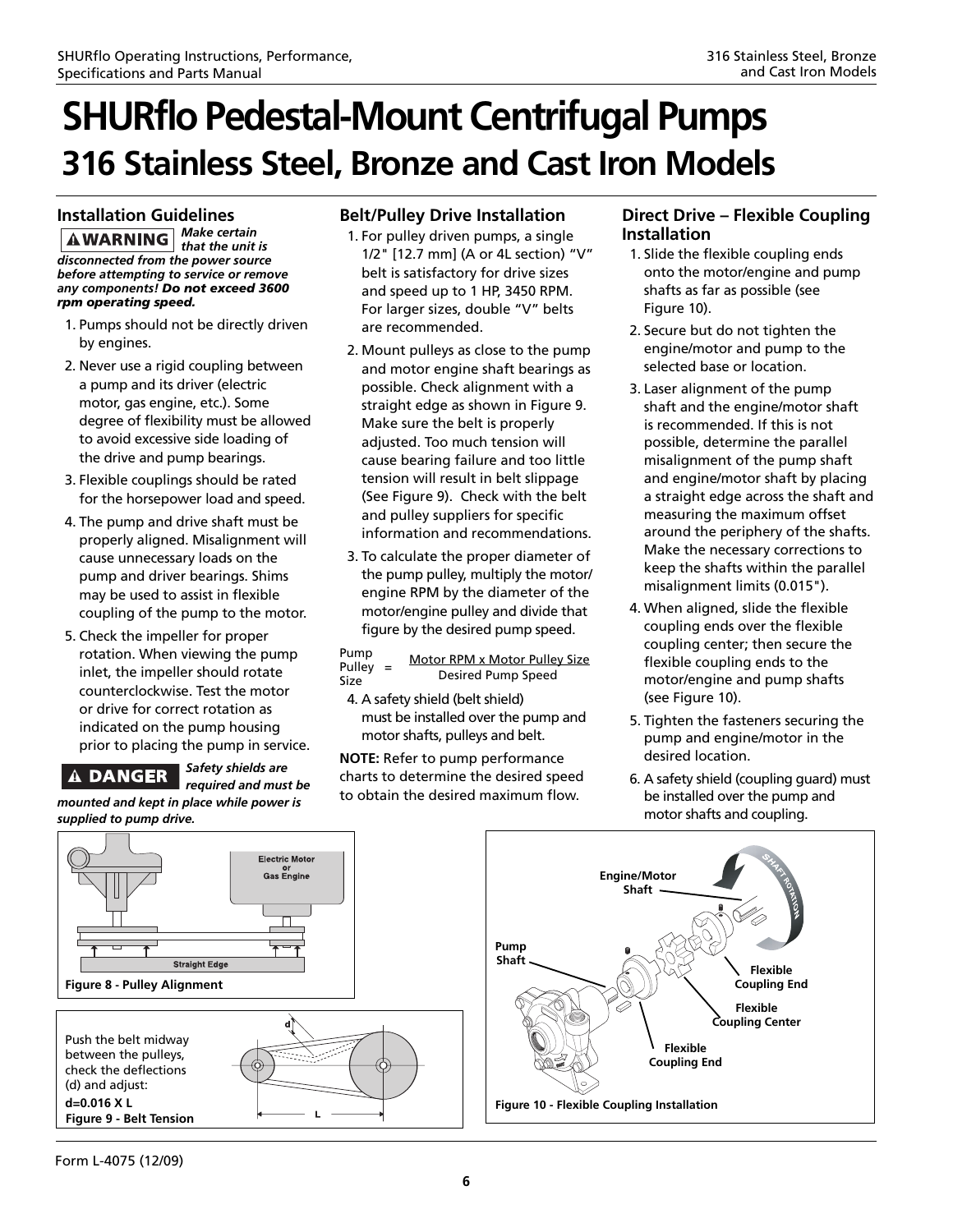### *To order parts, contact a SHURflo Distributor or Order Direct. Distributors can be found at www.shurfloindustrial.com.*

*Please provide following information:* -Model number -Serial number (if any) -Part description and number as shown in parts list



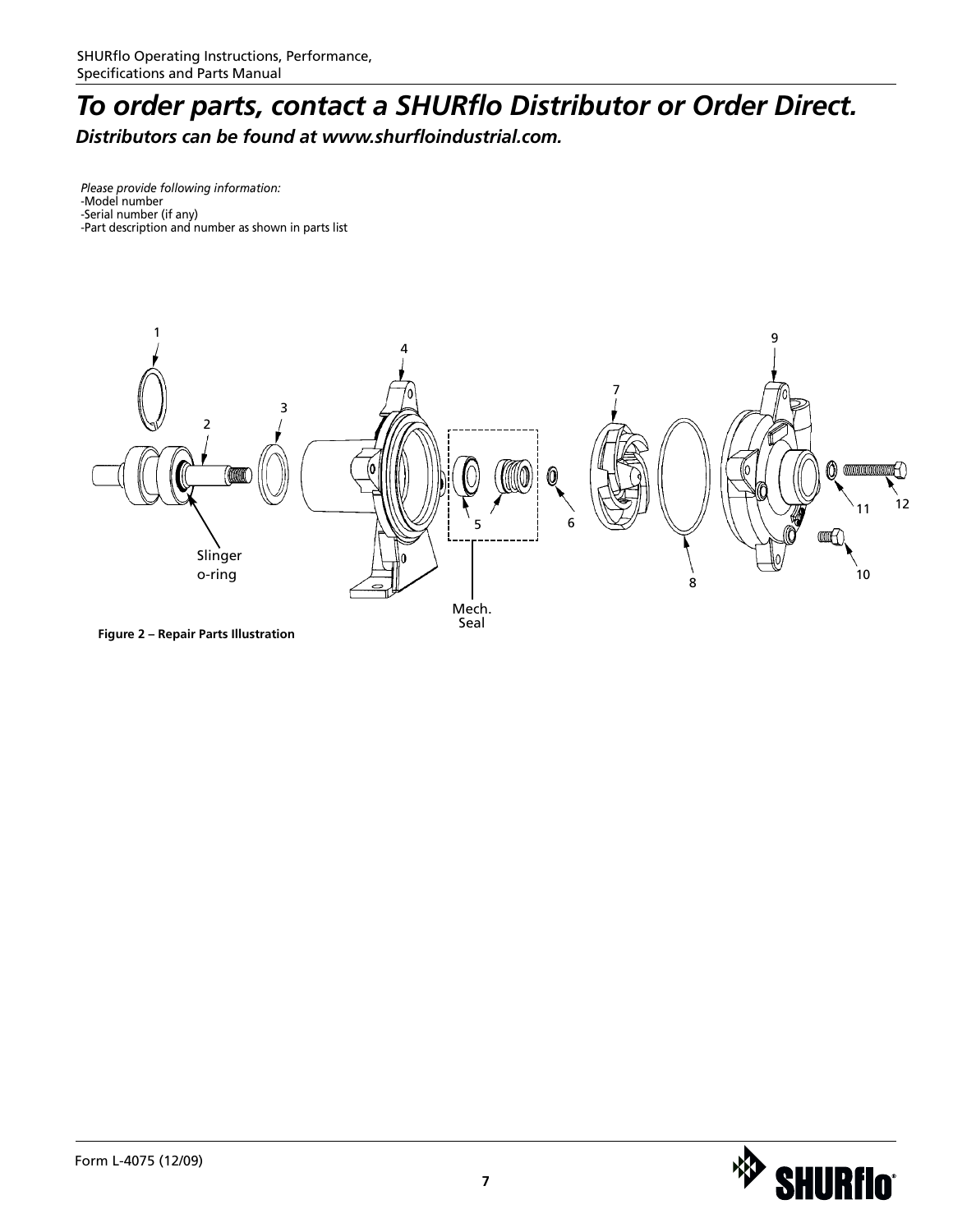### **Repair Parts List**

| Ref. |                                     |            | <b>316 Stainless Steel Units</b><br><b>Bronze Units</b> |               |               |               |               | <b>Cast Iron Units</b> |               |            |               |                   |            |   |
|------|-------------------------------------|------------|---------------------------------------------------------|---------------|---------------|---------------|---------------|------------------------|---------------|------------|---------------|-------------------|------------|---|
| No.  | <b>Description</b>                  |            | COPSV1 COPSV3                                           | <b>COPSV5</b> | <b>COPSV7</b> | <b>COPBB1</b> | <b>COPBB3</b> | <b>COPBB5</b>          | <b>COPBB7</b> |            | COPCB1 COPCB3 | COPCB5 COPCB7 Qty |            |   |
|      | Retaining ring                      | 19942      | 19942                                                   | 19942         | 19942         | 19942         | 19942         | 19942                  | 19942         | 19942      | 19942         | 19942             | 19942      |   |
|      | Shaft assembly (316 SS shaft)       | 23471      | 23471                                                   | 23471         | 23471         | 23471         | 23471         | 23471                  | 23471         | 23471      | 23471         | 23471             | 23471      |   |
| 3    | Spacer                              | 23544      | 23544                                                   | 23544         | 23544         | 23544         | 23544         | 23544                  | 23544         | 23544      | 23544         | 23544             | 23544      |   |
| 4    | Centrifugal body                    | 233025     | 233035                                                  | 23304S        | 244735        | 23302B        | 23303B        | 23304B                 | 24473B        | 23302C     | 23303C        | 23304C            | 24473C     |   |
| 5    | Seal & Seat Assy, Viton (Standard)  | 24276S     | 24276S                                                  | 24276S        | 24276S        |               |               |                        |               |            |               |                   |            |   |
|      | Seal & Seat Assy, Buna-N (Standard) |            |                                                         |               |               | 24275S        | 24275S        | 24275S                 | 24275S        | 24275S     | 24275S        | 24275S            | 24275S     |   |
|      | t Seal & Seat Assy, Viton           |            |                                                         |               |               | 24276S        | 24276S        | 24276S                 | 24276S        | 24276S     | 24276S        | 24276S            | 24276S     |   |
|      | † Seal & Seat Assy, Buna-N          | 24275S     | 24275S                                                  | 24275S        | 24275S        |               |               |                        |               |            |               |                   |            |   |
|      | † Silicon Carbide Seal & Seat Assy  | 2120-00395 | 2120-00395                                              | 2120-00395    | 2120-00395    | 2120-00395    | 2120-00395    | 2120-00395             | 2120-0039S    | 2120-00395 | 2120-00395    | 2120-00395        | 2120-00395 |   |
| 6    | Shim Kit                            | 24503      | 24503                                                   | 24503         | 24503         | 24503         | 24503         | 24503                  | 24503         | 24503      | 24503         | 24503             | 24503      |   |
|      | Impeller                            | 24444S     | 24446S                                                  | 24448S        | 23312         | 24444B        | 24446B        | 24448B                 | 15847         | 24444C     | 24446C        | 24448C            | 15970      |   |
| 8    | O-ring, Viton (Standard)            | 23361      | 23362                                                   | 23543         | 18047         |               |               |                        |               |            |               |                   |            |   |
|      | O-ring, Buna-N (Standard)           |            |                                                         |               |               | 22848         | 22849         | 22889                  | 18046         | 22848      | 22849         | 22889             | 18046      |   |
|      | t O-ring, Buna-N                    | 22848      | 22849                                                   | 22889         | 18046         |               |               |                        |               |            |               |                   |            |   |
|      | t O-ring, Viton                     |            |                                                         |               |               | 23361         | 23362         | 23543                  | 18047         | 23361      | 23362         | 23543             | 18047      |   |
| 9    | Centrifugal housing                 | 22858S     | 228595                                                  | 22860S        | 23364         | 22858B        | 22859B        | 22860B                 | 15837         | 22858C     | 22859C        | 22860C            | 15968      |   |
| 10   | Drain plug <sup>1</sup> *           | 24441      | 24441                                                   | 24441         | 24441         | 00336         | 00336         | 00336                  | 00336         | 23182      | 23182         | 23182             | 23182      | 2 |
| 11   | Lockwasher <sup>2*</sup>            | 23402      | 23402                                                   | 23402         | N/A           | 23402         | 23402         | 23402                  | N/A           | 23402      | 23402         | 23402             | N/A        | 4 |
| 12   | 5/16-18 Hex head bolt $2 *$         | 23389      | 23389                                                   | 23389         | N/A           | 23389         | 23389         | 23389                  | N/A           | 23389      | 23389         | 23389             | N/A        | 4 |
|      | 7/16-14 Long hex head bolt $2 *$    | N/A        | N/A                                                     | N/A           | 23426         | N/A           | N/A           | N/A                    | 23426         | N/A        | N/A           | N/A               | 23426      | 2 |
|      | 7/16-14 Short hex head bolt $2 *$   | N/A        | N/A                                                     | N/A           | 23392         | N/A           | N/A           | N/A                    | 23392         | N/A        | N/A           | N/A               | 23392      |   |

SS = Stainless Steel (†) Optional

(1) Drain plug material is 316 Stainless Steel for 316 Stainless Steel models, Brass for Bronze models and Zinc-Plated Steel for Cast Iron models.

(2) Material is Stainless Steel for 316 Stainless Steel models, Zinc-plated Steel for all other models.

Standard hardware item, available locally.

Viton and Buna-N seals have carbon on ceramic faces. Silicon carbide seals have Viton bellows. All seals have 316 SS metal components.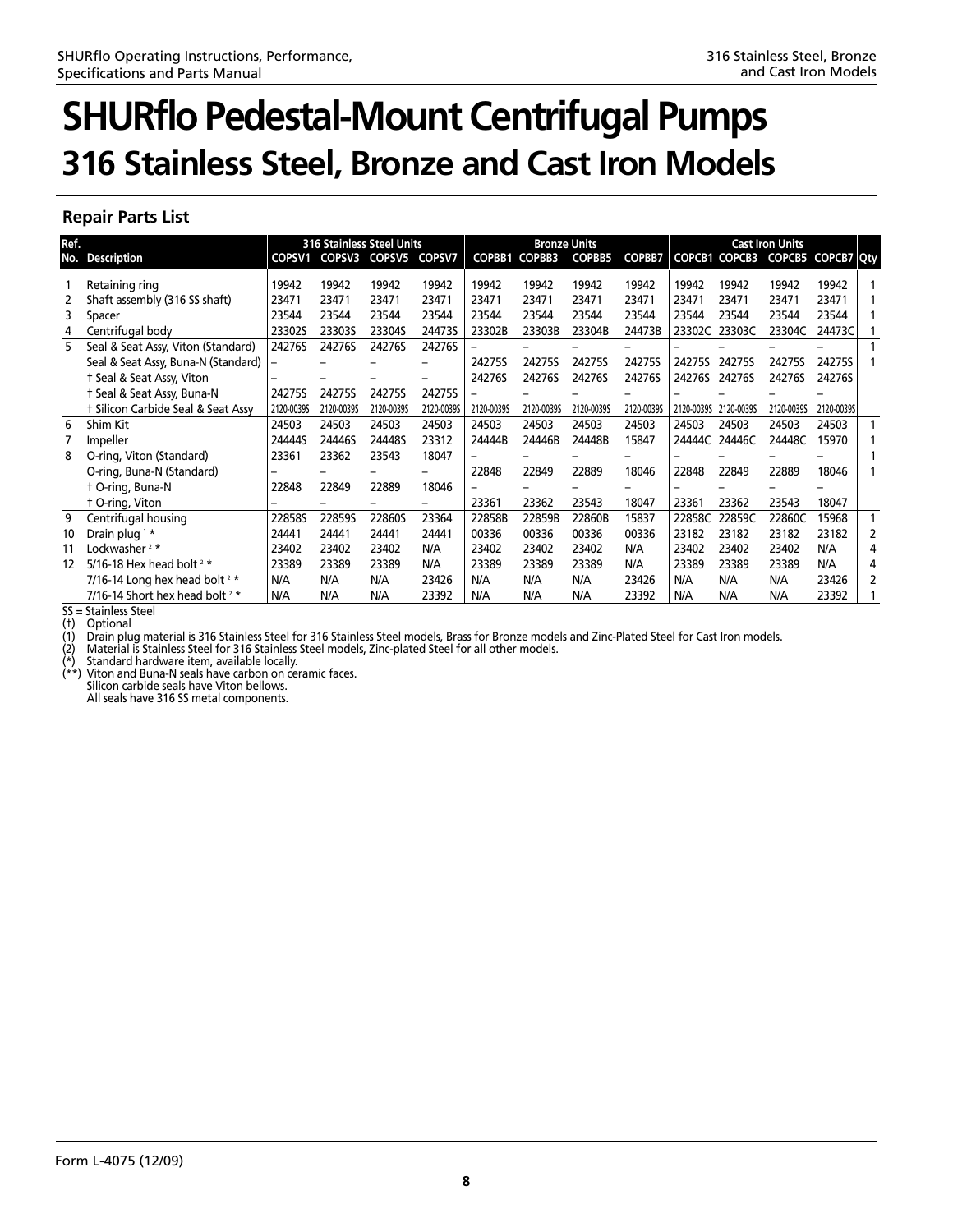#### **Maintenance**

*Make certain that the unit is disconnected from the power source before attempting to service or remove any components!*

#### **REMOVAL OF OLD SEAL ASSEMBLY**

Should the mechanical seal (Ref. No. 5) require repair, proceed as follows and refer to Figures No. 2 thru 7.

**IMPORTANT:** Always replace both the seal seat and seal as an assembly to ensure proper mating of components!

- 1. Remove bolts (Ref. No. 12) connecting the casing housing (Ref. No. 9) to the body (Ref. No. 4).
- 2. Remove the casing housing (Ref. No. 9).

### **A CAUTION**

*Care should be taken not to pinch or "shave" the o-ring*

*gasket (Ref. No. 8) between the body and the casing housing.*

3. Remove the impeller (Ref. No. 7).

**NOTE:** Pump shaft must be held in place to remove impeller.

**IMPORTANT:** Care should be taken to ensure that the same number and thickness of shim washers (Ref. No. 6) are replaced behind the impeller as was removed. The shim washers are located directly behind the impeller and become loose as the impeller is removed.

- 4. The seal (part of Ref. No. 5) can now be pulled from the shaft (see Figure 4).
- 5. Remove the retaining ring (Ref. No. 1) and press the shaft assembly (Ref. No. 2) out of the body. Take care not to damage the impeller threads.
- 6. Use a wooden dowel to push out the seal seat (part of Ref. No. 5) from the body (Ref. No. 4). (See Figure 5.)

#### **INSTALLATION OF NEW SEAL ASSEMBLY**

*The precision carbon/ceramic faces on the mechanical seal are easily damaged. Handle your repair seal carefully. Do not touch the carbon/ceramic seal faces.*

**IMPORTANT:** Be sure that shaft shoulder does not damage carbon face.

- 1. Thoroughly clean all surfaces of the seal seat cavity in body (Ref. No. 4).
- 2. Using a clean cloth, wipe the shaft and shaft sleeve and make certain that they are perfectly clean.

**NOTE:** Inspect the shaft for scratches or spiral grooves. If they exist, replace shaft assembly (Ref. No. 2).

- 3. Wet the rubber portion of the new seal seat (part of Ref. No. 5) with a light coating of soapy water. While wearing clean gloves or using a clean light rag, press seal seat squarely into body recess (Ref. No. 4). Use the cardboard washer (usually supplied with new seal) to place over the polished ceramic surface and use a piece of pipe or dowel rod to press in firmly but gently (See figure 6). Avoid scratching the ceramic face, usually white.
- 4. Dispose of cardboard washer. Check again to see that ceramic surface is free of dirt and all other foreign particles and that it has not been scratched or damaged.
- 5. Install the pump shaft assembly (Ref. No. 2). Replace the retaining ring (Ref. No. 1). Be careful not to damage the seal seat when sliding over the pump shaft.
- 6. Wet the inside rubber portion of the new seal (part of Ref. No. 5) with a light coating of soapy water. Slide seal onto the pump shaft with the precision sealing surface (carbon) facing the seal seat ceramic face (see Figure 7). This completes seal installation.

**NOTE:** A short "run-in" period may be necessary to provide completely leakproof seal operation.

7. Screw impeller (Ref. No. 7) onto shaft. To hold the shaft from turning, clamp with a web wrench to prevent marring the shaft. A drop of removable thread lock should be applied to the impeller threads. Impeller should be torqued to 15 to 18 ft-lbs. (180 to 210 inlbs.).

- 8. By replacing the original shims that came with the pump, the impeller height should be properly set. The chart accompanying figure 3 gives the correct body to impeller height dimension for optimum pump performance. After installing, check if shaft turns freely by spinning impeller. If rubbing or binding is found, remove impeller and add a shim (Ref. No. 6) to shaft, then recheck. Repeat procedure until all rubbing is eliminated.
- 9. Place o-ring (Ref. No. 8) on pump body. Attach housing (Ref. No. 9) using bolts (Ref. No. 12) being careful not to pinch or "shave" o-ring. As the housing is being tightened, periodically spin impeller to check for interference with housing.

### **A CAUTION**

*Seal assembly will produce minor drag when spinning drive shaft, but rubbing anywhere else must be eliminated! Otherwise, damage to pump and/or motor may occur.*



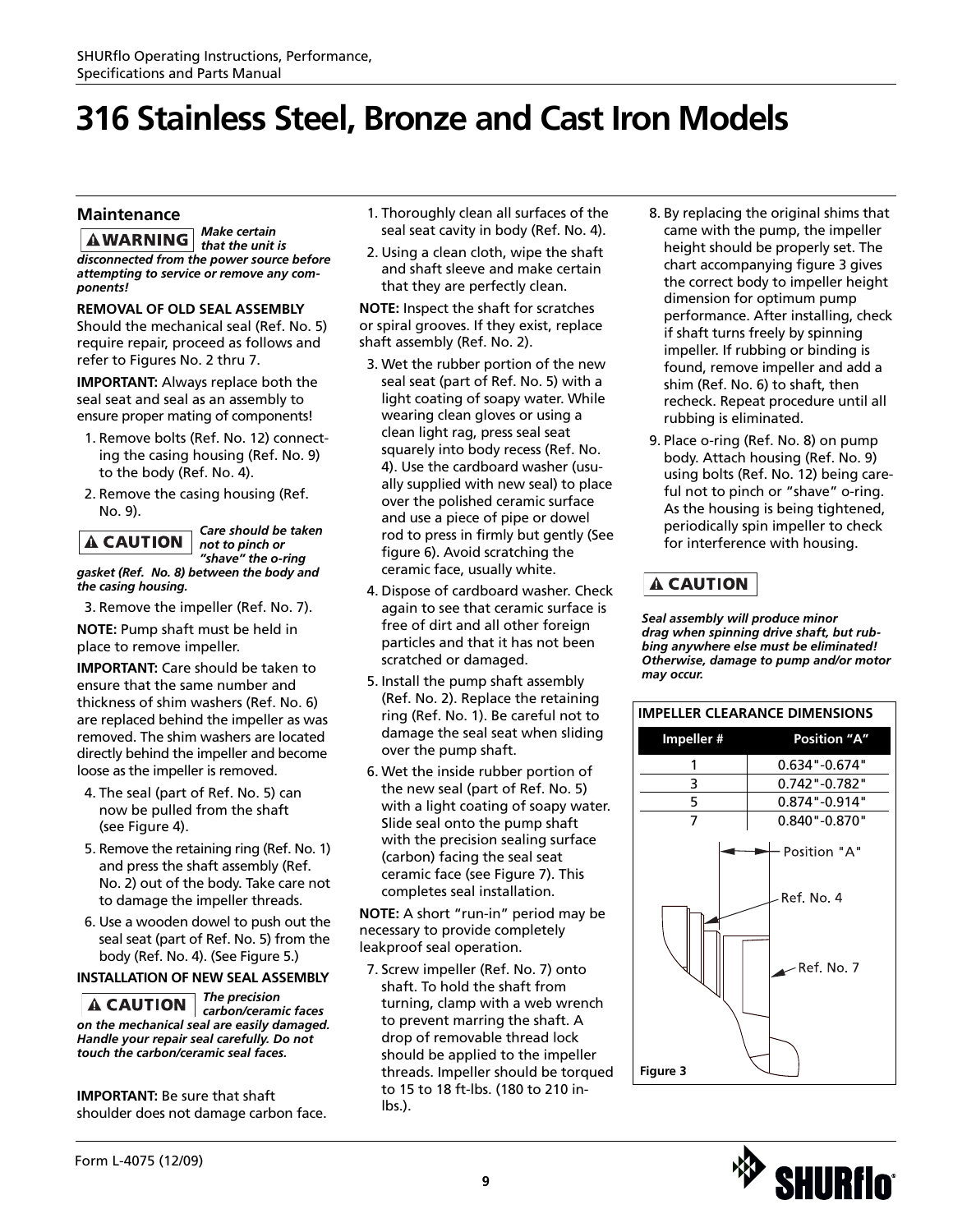### **Seal Assembly Removal and Installation (Figures 4 thru 7)**





**Figure 4 - Seal Removal Figure 5 - Seal Seat Removal**





**Figure 6 - Seal Seat Assembly Figure 7 - Seal and Impeller Assembly**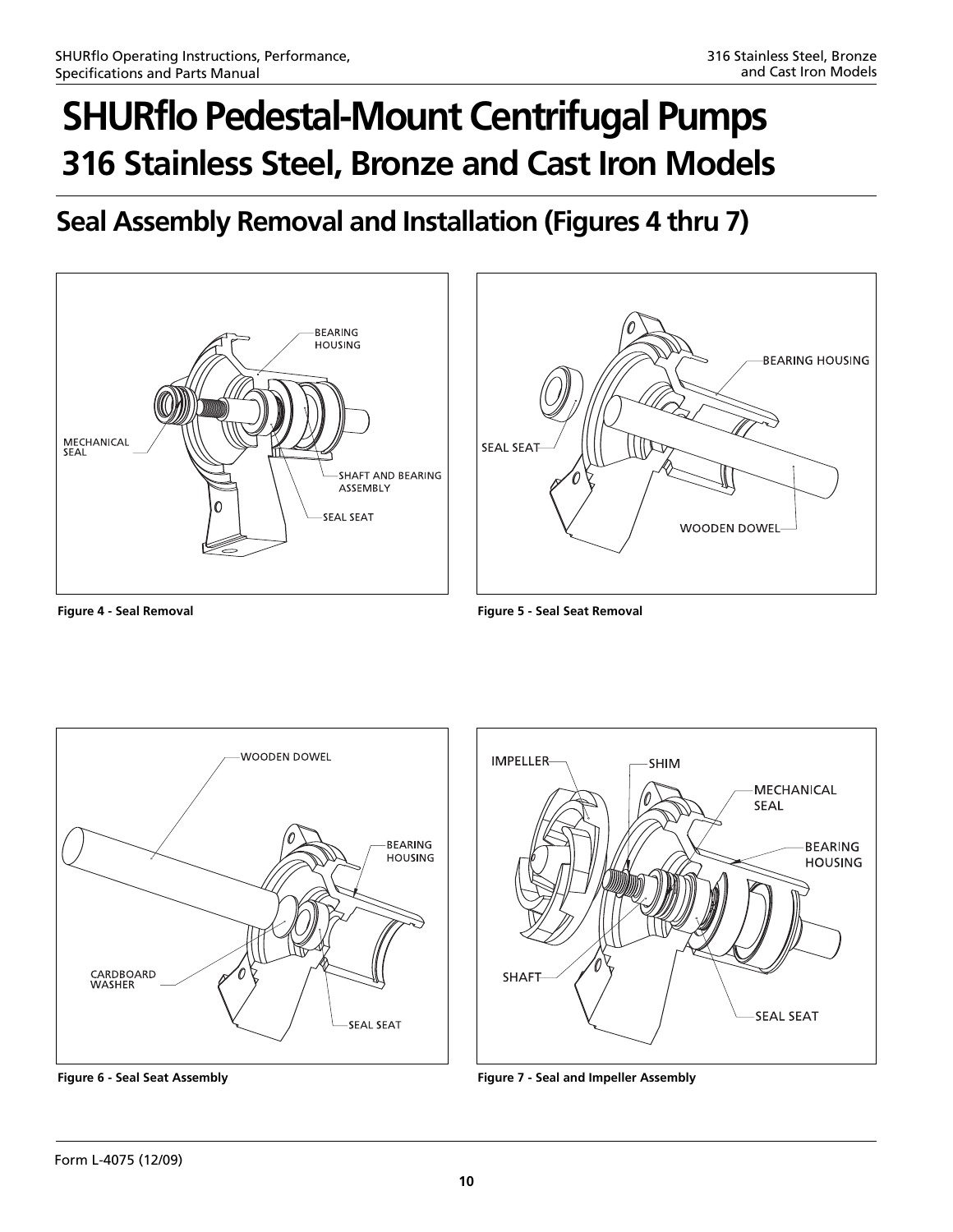### **Troubleshooting Chart**

| <b>Symptom</b>          | <b>Possible Cause(s)</b>                            | <b>Corrective Action</b>                 |
|-------------------------|-----------------------------------------------------|------------------------------------------|
| Pump runs but no fluid  | 1. Faulty suction piping                            | 1. Replace                               |
|                         | 2. Pump located too far from fluid source           | 2. Relocate                              |
|                         | 3. Gate valve closed                                | 3. Open                                  |
|                         | 4. Clogged strainer                                 | 4. Clean or replace                      |
|                         | 5. Fouled foot valve                                | 5. Clean or replace                      |
|                         | 6. Discharge height too great                       | 6. Lower the height                      |
|                         | 7. Suction lift too great                           | 7. Lower pump                            |
| Pump will not prime or  | 1. Air leak in suction line                         | 1. Repair or replace                     |
| retain prime after      | 2. Clogged foot valve or strainer                   | 2. Clean or replace                      |
| operating               | 3. Leaking foot valve                               | 3. Repair or replace foot valve          |
| Pump starts and stops   | 1. Fouled impeller                                  | 1. Clean                                 |
| pumping                 | 2. Faulty mechanical seal                           | 2. Replace                               |
|                         | 3. Leak in suction line                             | 3. Repair                                |
|                         | 4. Leak in foot valve                               | 4. Repair or replace                     |
| Flow rate is low        | 1. Incorrect speed                                  | 1. Check drive                           |
|                         | 2. Piping is fouled or damaged                      | 2. Clean or replace                      |
|                         | 3. Clogged impeller or worn impeller                | 3. Clean or replace                      |
|                         | 4. Discharge line restricted or undersized          | 4. Flush out piping or replace           |
|                         | 5. High discharge pressure                          | 5. Check and reduce                      |
| Excessive noise while   | 1. Pump not secured to firm foundation              | 1. Secure properly                       |
| pump in operation       | 2. Piping not supported to relieve                  | 2. Make necessary adjustments            |
|                         | strain on pump assembly                             |                                          |
|                         | 3. Restricted suction line                          | 3. Clean or correct                      |
|                         | 4. Cavitation (noise like marbles in pump)          | 4. a. Reduce speed                       |
|                         |                                                     | b. Increase inlet size                   |
|                         |                                                     | c. Too viscous (thickness of             |
|                         |                                                     | material being pumped                    |
|                         |                                                     | too large)                               |
| Liquid drips from point | 1. Damaged mechanical seal                          | 1. Replace (See Mechanical Seal          |
| where shaft enters the  |                                                     | Replacement)                             |
| pump casing when pump   | 2. Liquid being pumped is over 200°F                | 2. Lower fluid temperature               |
| is full of liquid       | on Cast iron or Bronze and 250°F on Stainless Steel |                                          |
| Pump runs but           | 1. Check pump rotation to see if it is CCW          | 1. On three-phase motors, switch any two |
| poor performance        | as viewed from motor face. On three-phase           | motor wire leads to reverse rotation.    |
|                         | motors, rotation must be checked prior to           |                                          |
|                         | running pump under load.                            |                                          |
|                         | <b>AWARNING</b>   Failure to check rotation before  |                                          |
|                         | pump is run can result in severe damage to the      |                                          |
|                         | pump and motor unit.                                |                                          |